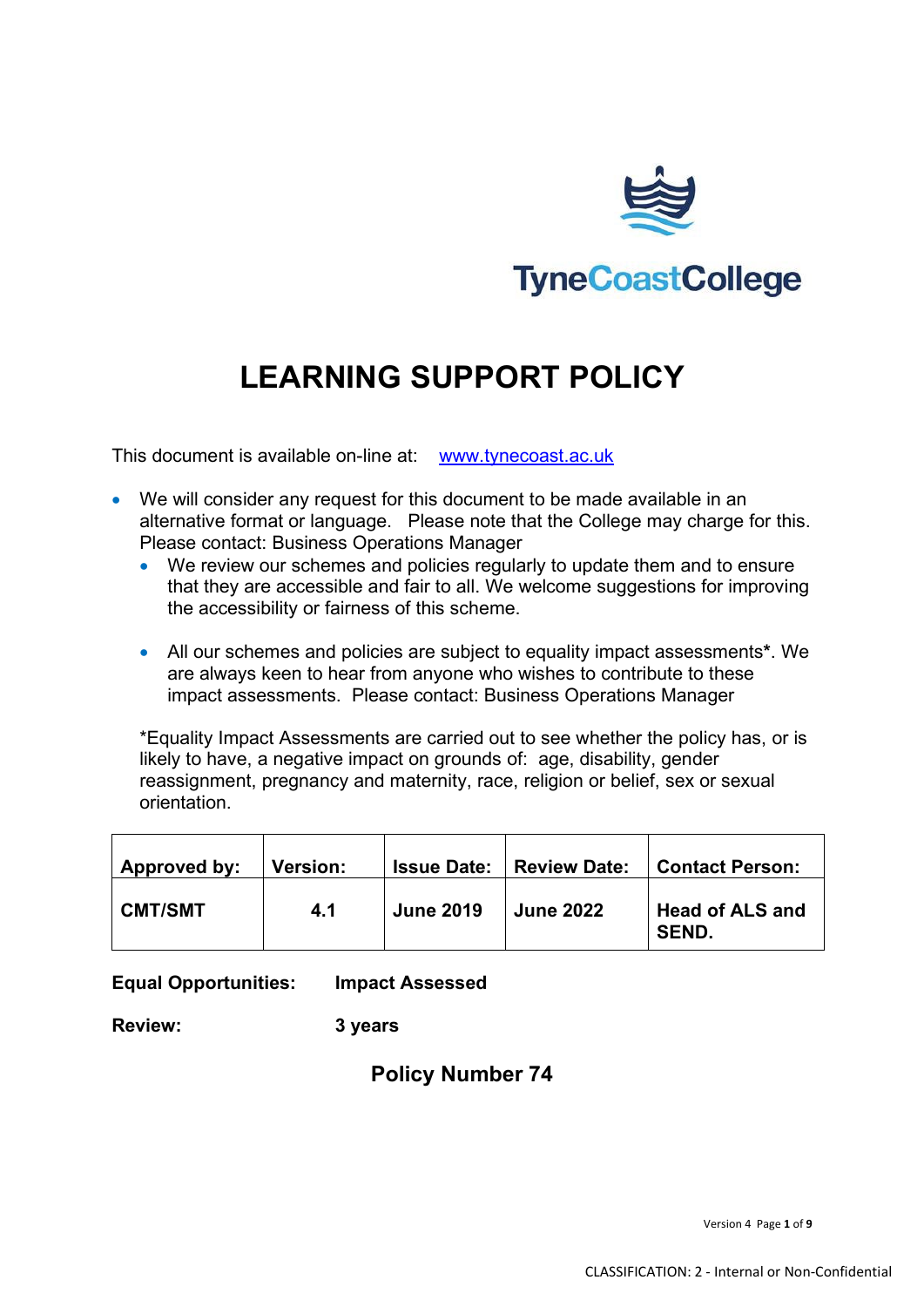## **LEARNING SUPPORT POLICY**

#### **1. Policy Statement**

- a. This policy has strong links with a number of our key policies and procedures. These include our Equality Scheme, Equality and Diversity Policy and the Learning and Teaching Policy. ( Appendix A) It emphasises the College's commitment to making learning and progression accessible to all individuals and to respond fully to current Equality legislation (Appendix B).
- b. The College is committed to enabling all learners to reach their full potential. We will meet individual learning needs by providing reasonable adjustments and promoting non-discriminatory practice across the functions of the organisation. This includes aiming to ensure the availability of a range of services and auxiliary aids to meet the needs of learners, who have a learning difficulty and/or a disability that may affect their ability to access provision.
- c. A learning difficulty and/or disability covers the definition of disability contained within the equality Act 2010. It includes sensory impairments, progressive disorders such as muscular dystrophy, impairments with fluctuating effects such as myalgic encephalitis (ME) dyslexia, dyspraxia, autistic spectrum conditions, mental health conditions, learning difficulties and conditions produced by injury to the body or brain (this list is not exhaustive)
- d. The College is also committed to supporting learners with the development of maths and English language skills to enable them to succeed on their programme of study and ensure they are well prepared for future study and career destination.

### **2. Aim**

The overall aim of this policy is to ensure that the College is an inclusive and supporting environment where learning, achievement and progression are accessible for everyone.

### **3. Principles on which this policy and its associated practices are based**

- a. Inclusive learning is based on providing the best match or fit between a learner's needs and the learning opportunities provided.
- b. For the College to be an inclusive learning environment there is a need to recognise and meet the wide range of support needs, including disabilities, and their impact on the way people learn.

Version 4 Page **2** of **9**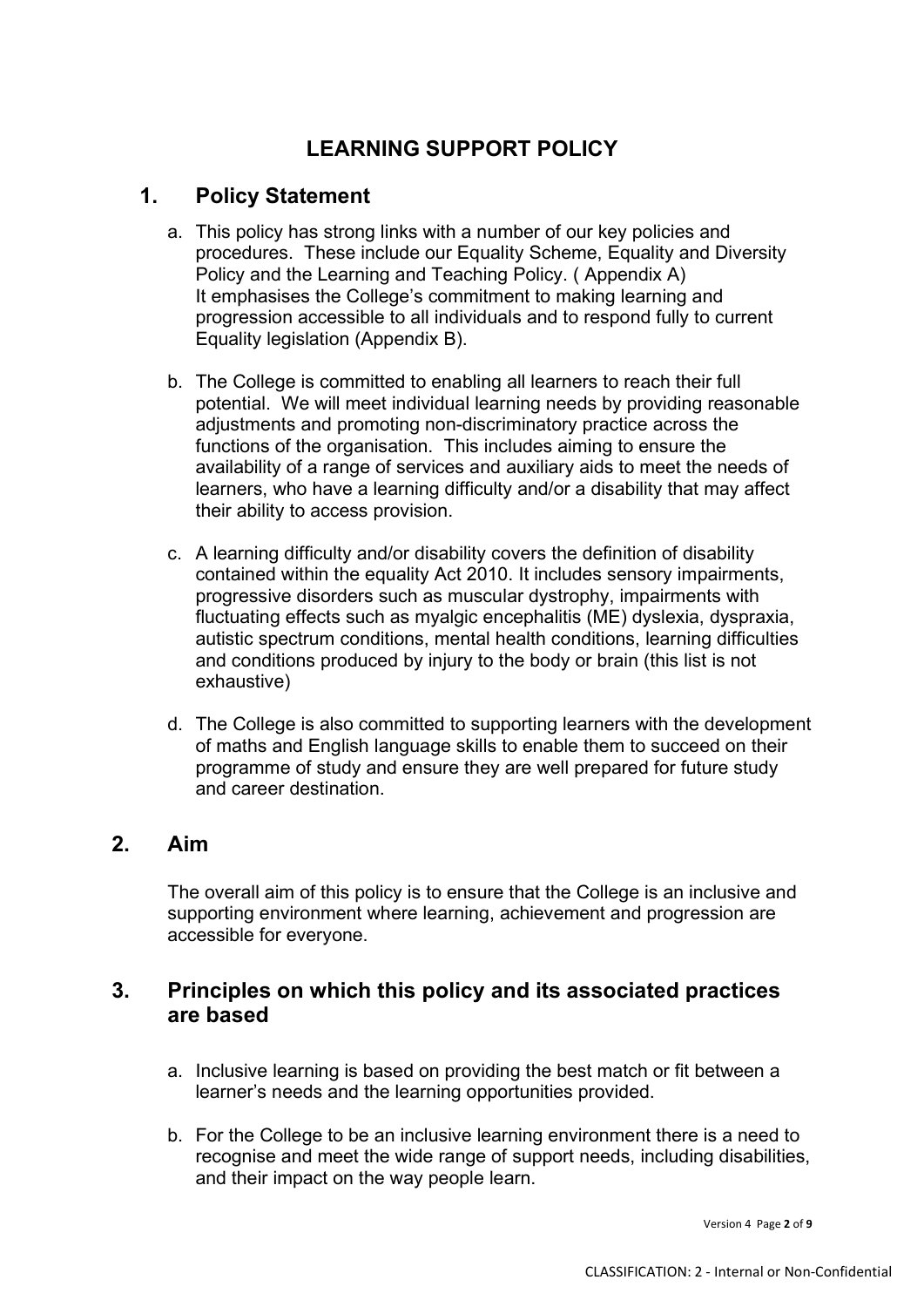- c. All learners have the right to work, study and progress in a College environment where they:
	- i. are fully respected;
	- ii. feel welcomed;
	- iii. are treated fairly;
	- iv. are encouraged to disclose additional learning needs;
	- v. have equality of opportunity for learning and training;
	- vi. have full access, wherever possible, to the range of College facilities and services
	- vii. feel confident that action will be taken to address any reported harassment or discrimination.
- d. Young people entering post-16 education and training at the college should be accessing provision which supports them to build on their achievements at school and which helps them progress towards meeting their aspirations and preparing them for adulthood.

#### **4. Scope**

This policy covers all learners at Tyne Coast College and their partner provision. We are committed to supporting all learners appropriate to their needs and the nature of their study programme.

The college recognises that all students have individual learning needs. Learning Support addresses these needs by:

- Assessment and information gathering at transition through links with Schools and other referral agencies
- Liaison with outside agencies
- Involvement at interviews following application if Learning Support needs are disclosed or identified
- Initial assessment via BKSB to determine the support required.
- Providing one to one or small group support for learners from a member of the ALS team

We as a college look to raise the career aspirations of our SEN students and broaden their employment horizons. They are provided with a network of SEN specialism and a curriculum that widens the range of work-based opportunities and imaginative approaches that they desire, such as taster opportunities, work experience, mentoring, and exploring entrepreneurial options such as social enterprise.

Version 4 Page **3** of **9**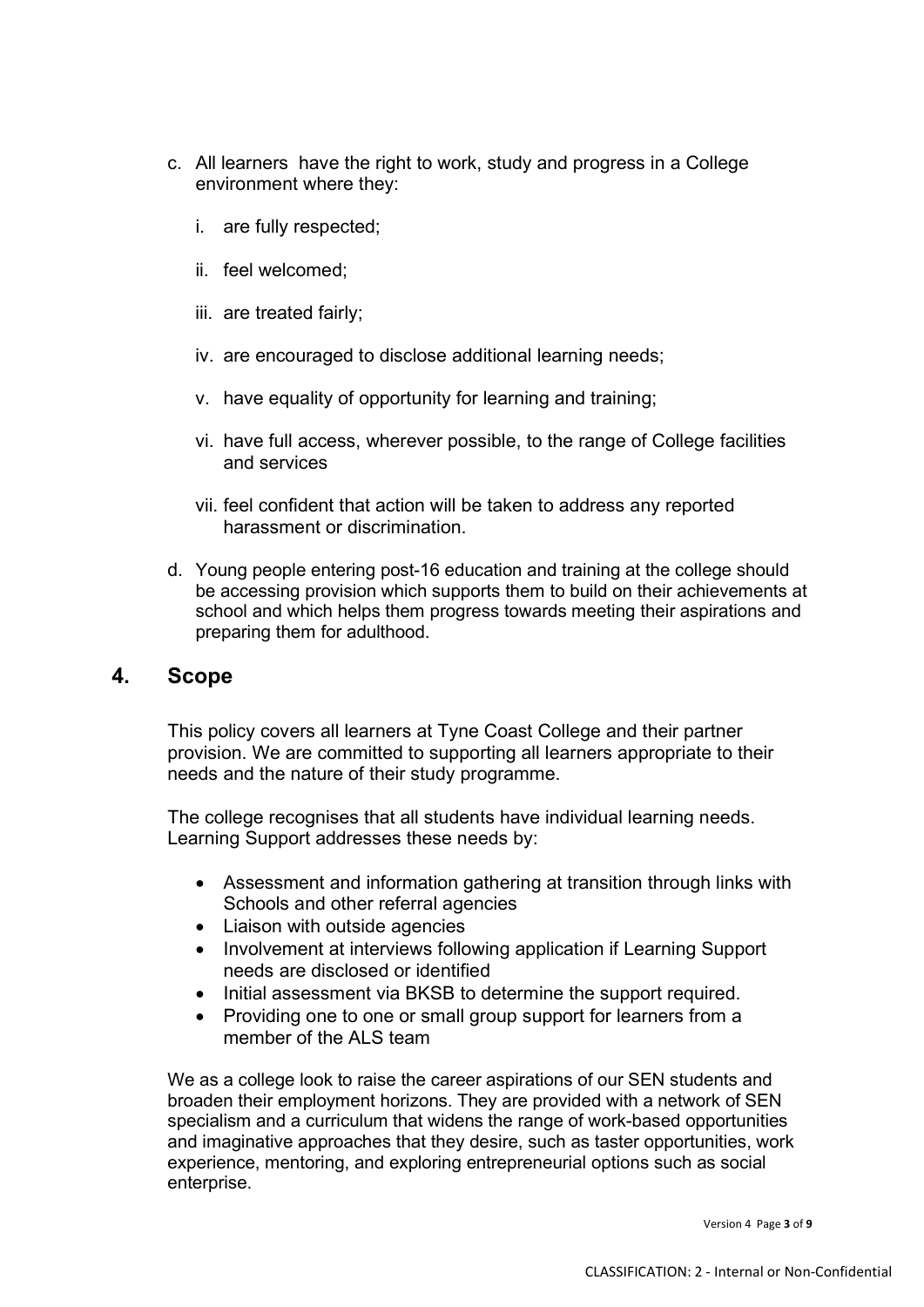## **5. Staff Responsibilities**

Staff should:

- a. comply with current legislation relating to equality and the Tyne Coast College Equality Scheme;
- b. review teaching styles and practices to ensure that provision is accessible and that reasonable adjustments are built in to anticipate likely support needs;
- c. ensure that recruitment, assessment and examination arrangements are flexible to the needs of identified learners and anticipate the need for likely adjustments;
- d. encourage learners to disclose a learning difficulty and/or disability where it would enable additional adjustments, exam/assessment arrangements or auxiliary aids to be put in place, whilst maintaining confidentiality to the level requested by the learner, wherever possible;
- e. ensure that support needs are identified and that support arrangements are in place to meet the identified need;
- f. maintain effective working links with learning support staff to maximise inclusive practice and to meet the additional support needs of learners;
- g. monitor the accessibility, and take anticipatory action, relating to College services, including: Student Services; Learning Resource Centre; refectory services and recreational facilities.

#### **6. College Management Responsibility**

College Managers should ensure that:

- a. Governors and the College Management Team are aware of the legal responsibilities relating to equality and statutory duties on post-16 institutions as specified under Section 41 of the Children and Families Act  $2014$ 
	- The duty to co-operate with the local authority on arrangements for children and young people with SEN.
	- The duty to admit a young person if the institution is named in an Education Health and Care (EHC) plan.
	- The duty to have regard to this Code of Practice

Version 4 Page **4** of **9**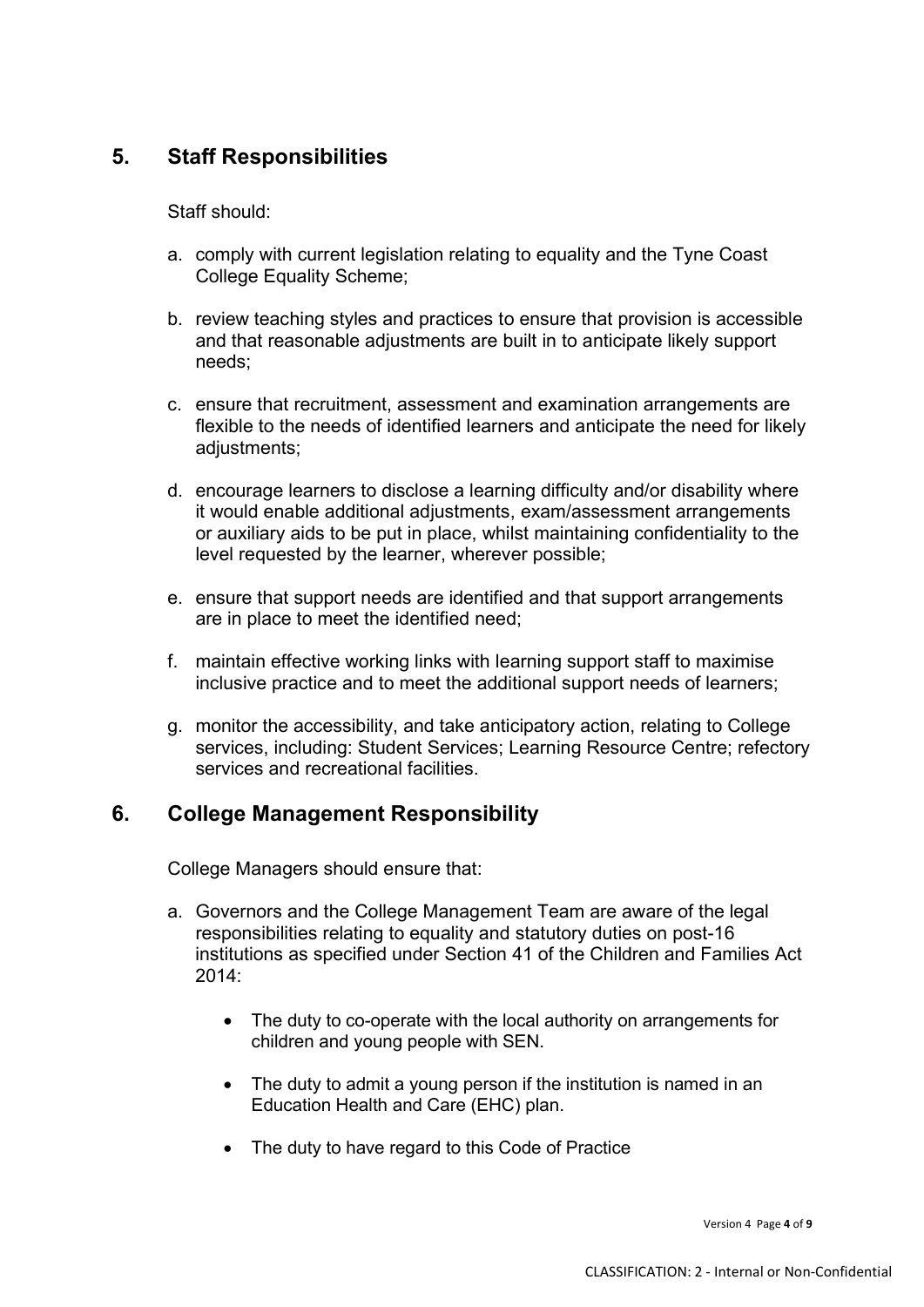- The duty to use their best endeavours to secure the special educational provision that the young person needs
- b. all staff receive training on their responsibilities under the requirements of the Equality Act;
- c. sufficient resources are available to fund the anticipated reasonable adjustments to meet needs of learners who have a disability and to respond to individual cases;
- d. all staff are fully conversant with this policy and the demands it places upon them;
- e. effective systems and procedures are in place for the promotion, referral, identification and provision of additional learning support, including learning agreements, review of need and effectiveness and efficiency of the service;
- f. the effectiveness of the support put in place and its impact on the student's progress should be reviewed regularly, taking into account the student's progress and any changes to the student's own ambitions and aspirations.
- g. Student data is analysed as part of Equality monitoring.
- h. Ensure that Confidentiality and Disclosure issues are addressed, particularly in dealing with people who have a learning difficulty and/or disability.

#### **7. Learner Responsibility**

Learners should:

- a. Disclose their disability and/or learning support needs as soon as possible e.g. at application or enrolment
- b. Attend support meetings to identify and review support needs
- c. Act on support strategies and recommendations agreed
- d. Inform staff of any changes to need
- e. Be aware that if support entitlement is via the discretionary learner support fund, this is subject to availability and allocated on a first come first served basis.

Version 4 Page **5** of **9**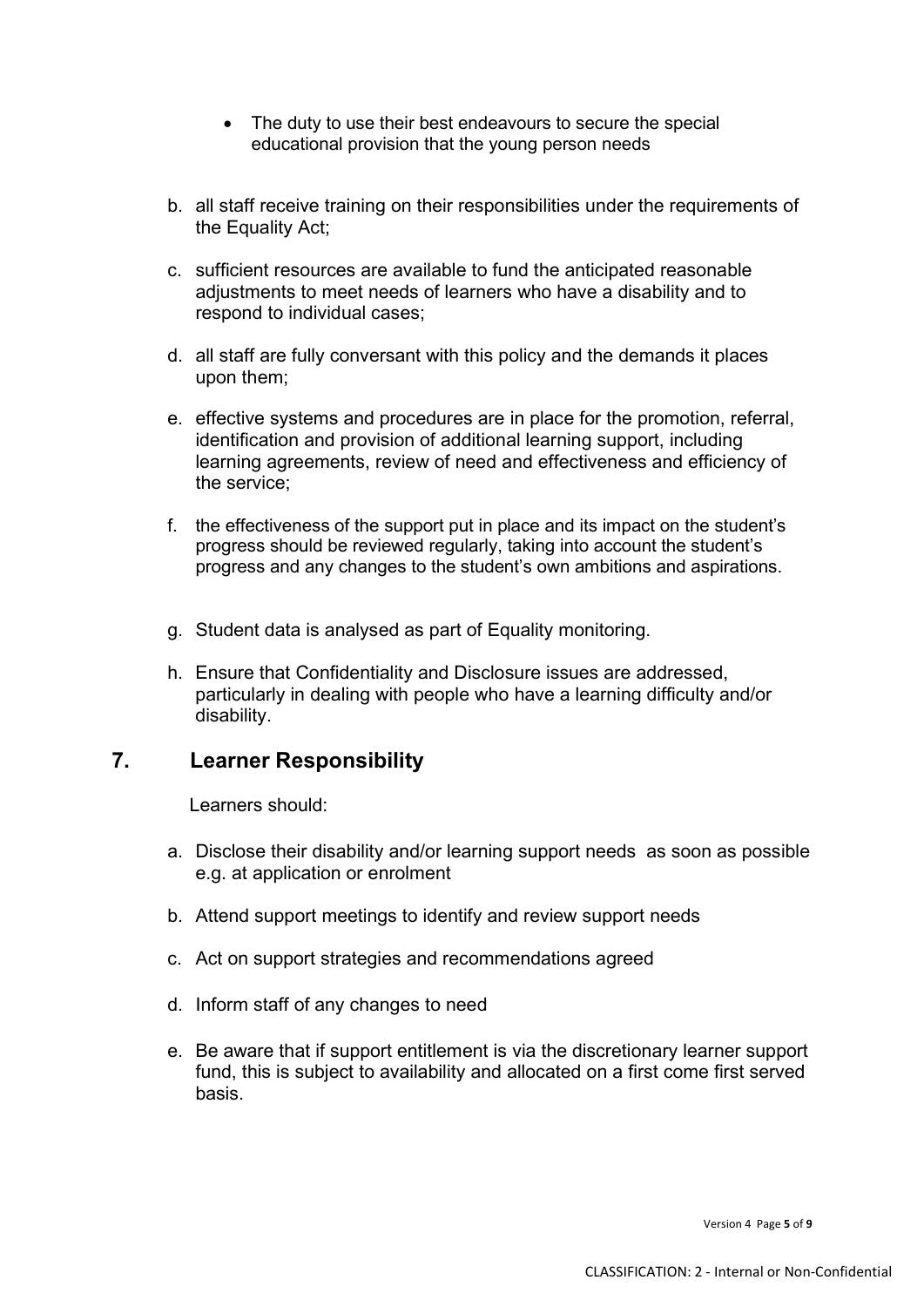### **8. Standards by which the success of this policy can be evaluated**

- a. The College attracts and retains learners who have a learning difficulty and/or a disability;
- b. Staff respond positively and confidently to the support needs of learners;
- c. Positive feedback is received from students who have a learning difficulty, disability or who need additional learning support;
- d. Students who have a learning difficulty, disability or who need additional learning support, achieve on their chosen course as well as other learners.
- e. Complaints are tracked with Equality and Diversity trends

#### **9. Responsibility for implementing this policy**

- a. All staff have an individual duty and responsibility to promote and implement this policy;
- b. The Manager of SEND and ALS, Heads of Department/Learning and Standards and Principals have overall joint responsibility for the implementation of this policy;
- c. The Manager of SEND and ALS will oversee the production of an annual monitoring report that addresses the issues outlined in this policy.
- d. As required in the Code of Practice the Manager of SEND and ALS is the named person in the college with oversight of SEND to ensure coordination of SEND and to contribute to the strategic and operational management in the college in this area.

#### **10. Monitoring and Evaluation**

- a. CMT is responsible for the periodic review of this policy (every 3 years)
- b. The next review is due in June 2022. This mechanism recognises the changes to legislation, good practice and may prompt a review before the date stipulated.
- c. The effectiveness of the policy will be monitored annually through consultation with students and staff and by monitoring the following:
	- student surveys

Version 4 Page **6** of **9**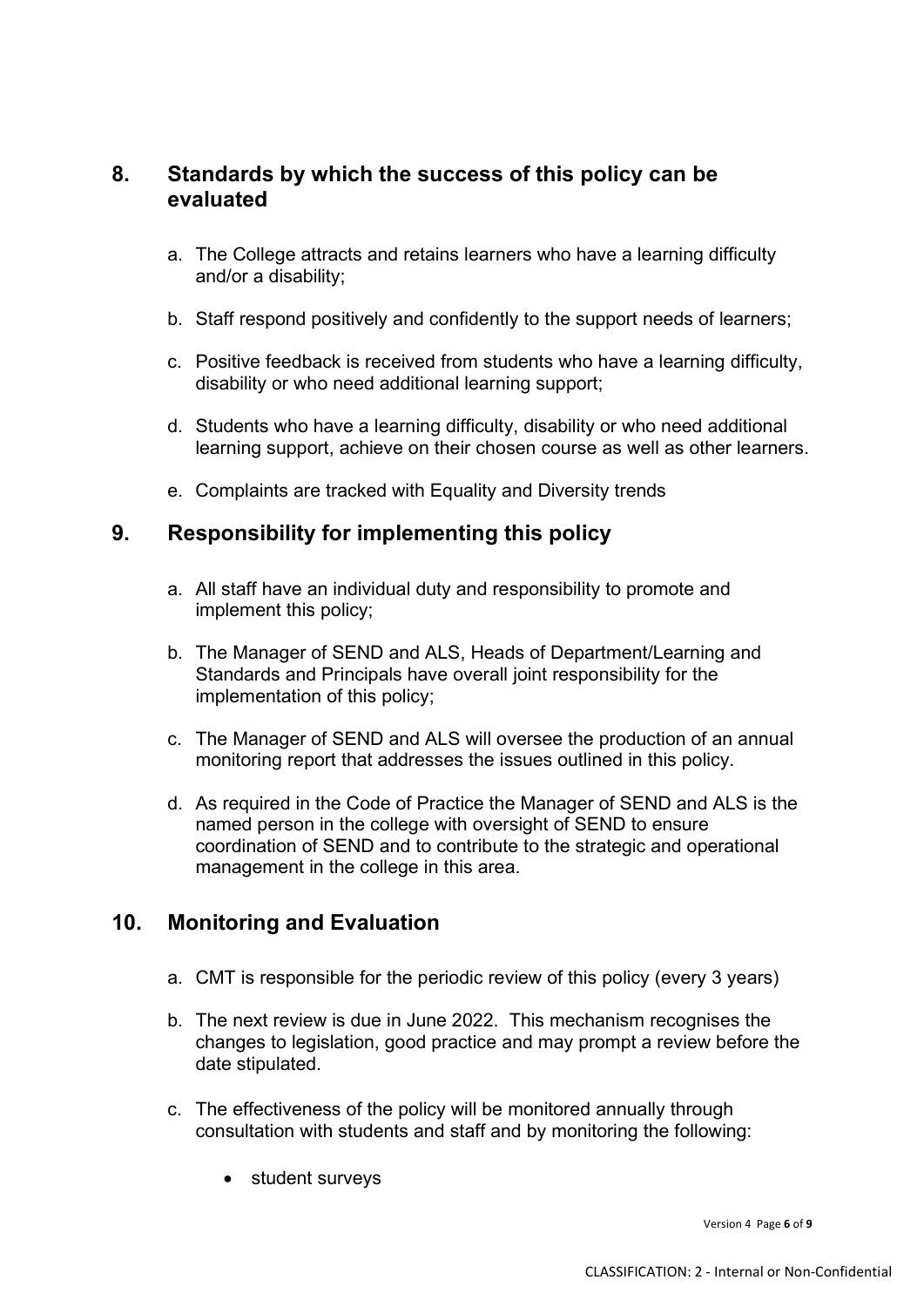- complaints
- profiles of students with Learning Difficulties and Disabilities
- retention rates
- achievement/success rates
- student disciplinaries
- admissions
- student reviews
- Teaching and Learning observation reports
- EV reports
- OFSTED visits
- QAA visits

The college will ensure reasonable adjustments are kept under review in accordance to the Equality Act 2010 so that they have removed all the barriers to learning that they reasonably can.

All students with SEN or disabilities know how to access support and this will be reiterated at key transition points via the student and staff induction process.

The effectiveness of the support and its impact on the student's progress is reviewed regularly, taking into account the student's progress and any changes to the student's own ambitions and aspirations, which may lead to changes in the type and level of their support.

The ALS team and the student together plan any changes in support.

The ALS team will revisit their cycle of action, refining and revising their decisions about support and its processes as they gain a richer understanding of the young person, and what is most effective in helping them secure positive outcomes.

Support for all students with SEN are kept under review, whether or not a student has an Education, Health and Care Plan (EHCP).

Version 4 Page **7** of **9**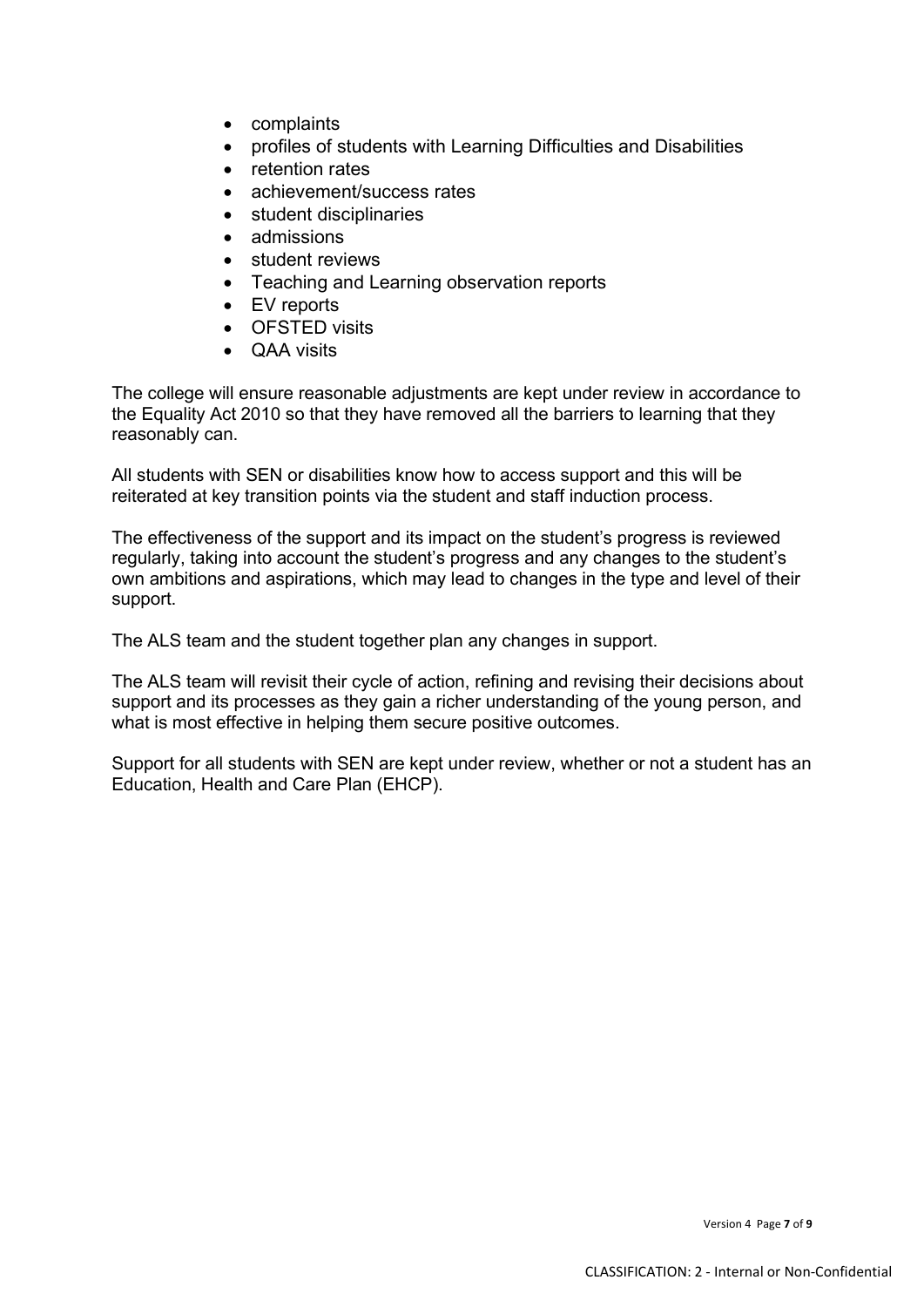**Appendix A** 

## **Relevant linked policies**

- 1. Race Equality Policy
- 2. Disability Equality Policy
- 3. Anti-Bullying Policy
- 4. Harassment Policy
- 5. Student Disciplinary Policy and Procedure
- 6. Gender Equality Policy
- 7. Safeguarding Policy
- 8. Admissions Policy
- 9. Assessment Policy, HE and FE
- 10.Equality and Diversity Policy
- 11. Learning and Teaching Policy

Version 4 Page **8** of **9**